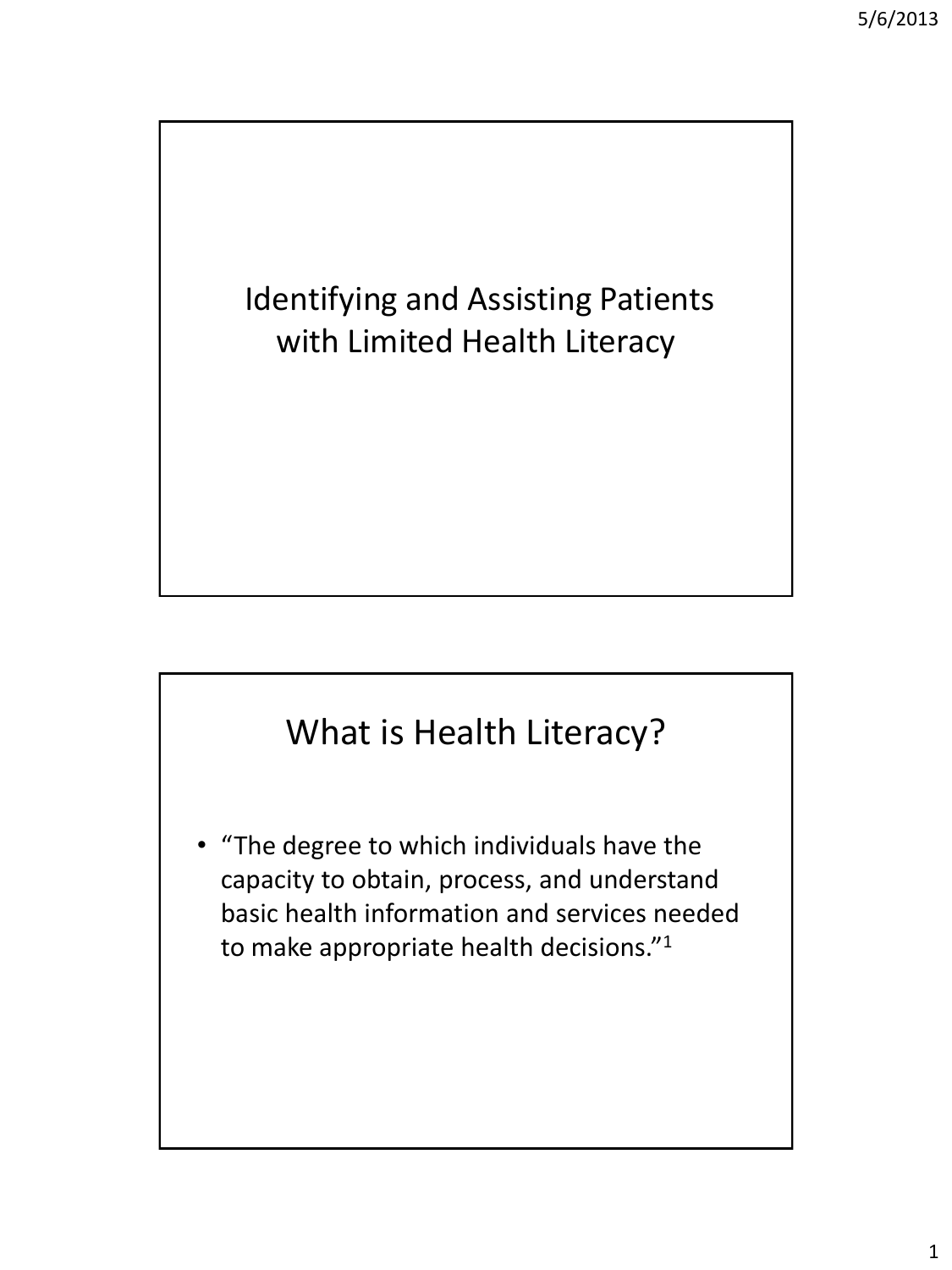## What is Health Literacy<sup>1</sup>

- Not just the ability to read and process information
- Includes proficiency in the following skills
- 1. Ability to locate necessary health info
- 2. Ability to analyze available health related information in terms of quality, credibility, and relevance
- 3. Ability to read and understand test and lab results
- 4. Ability to weigh the risks and benefits of medications, treatment plans, or procedures
- 5. Ability to calculate correct dosages for medications, and carry out treatment plans correctly

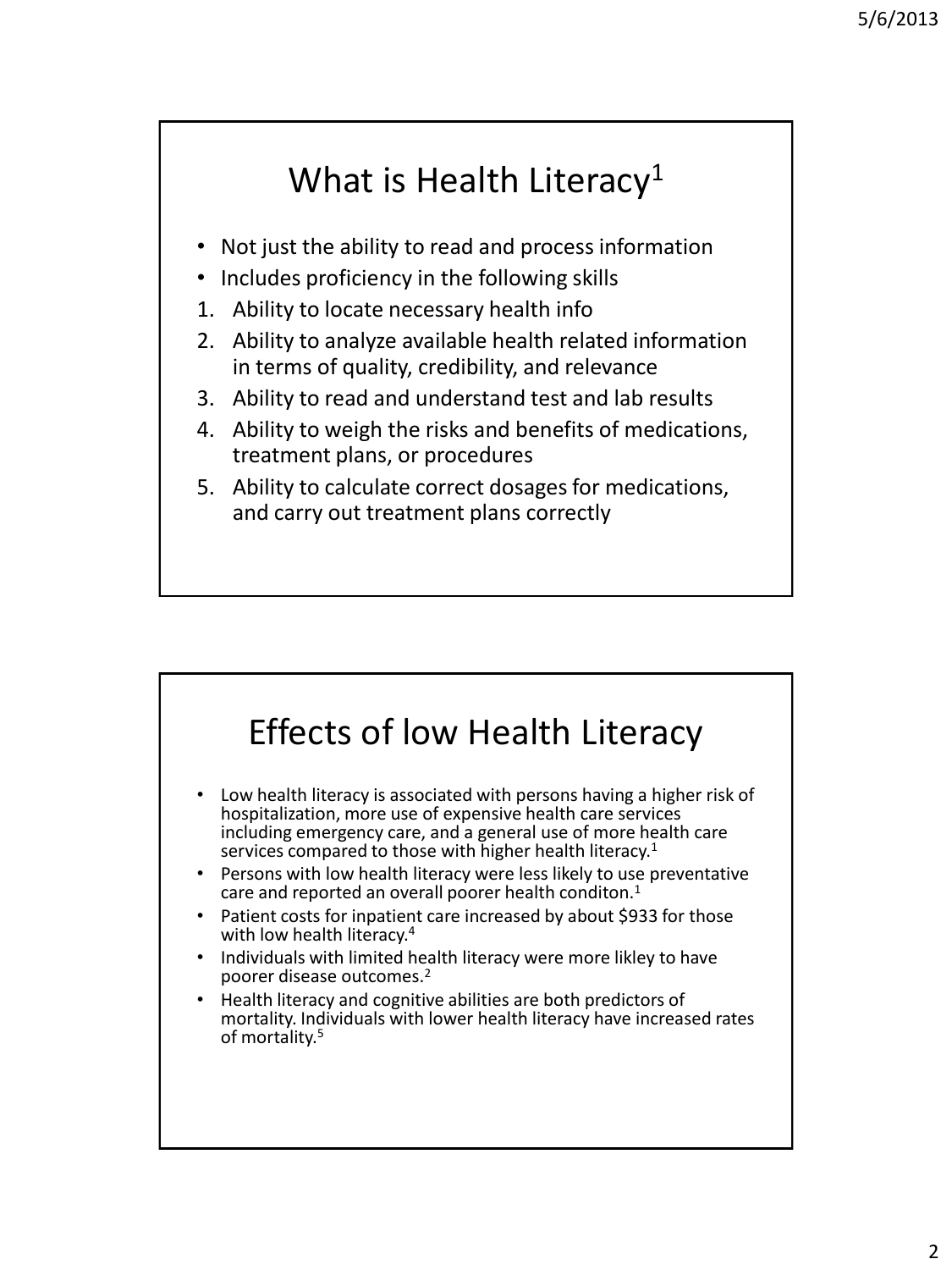# Effects of low Health Literacy

- In individuals with type 2 diabetes limited health literacy is associated with poorer glycemic control.<sup>2</sup>
- Low verbal literacy was strongly correlated with lack of knowledge concerning their condition in asthma patients. Low verbal literacy was also strongly correlated with improper dosing and inhaler usage. $3$

## Factors that contribute to low Health Literacy<sup>1</sup>

- Cognitive decline (especially true for older adults)
- Low level of education
- Learning disabilities
- Not reading or using verbal literacy skills regularly
- Having different cultural norms/not speaking the native language well where patient is getting care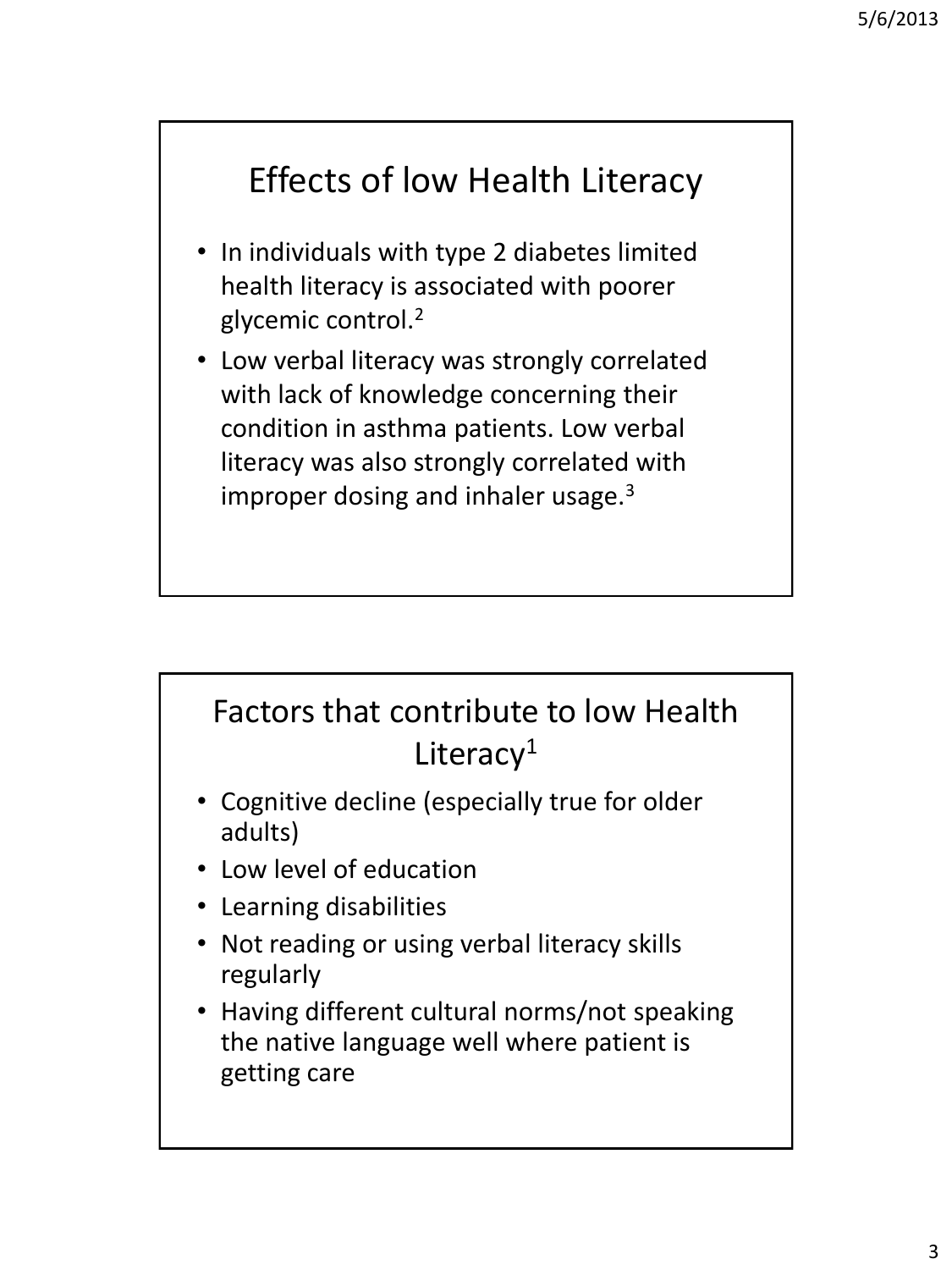## Symptoms that a patient may have low health literacy<sup>1</sup>

- Patient registration forms are not filled out correctly or are incomplete
- The patient says they will fill out forms at home and return them later
- The patient gives a relative their health forms to fill out
- The patient seems withdrawn or absentminded when the healthcare provider is explaining something
- When asked to explain their treatment plan or medication dosages the patient fails to do so correctly
- The patient regularly misses appointments
- The patient is often considered "noncompliant" in that he/she often makes errors regarding medication dosages or proper treatment plan protocol

### It is the responsibility of the Healthcare provider

- Patients can not rid themselves of the causative factors of their low health literacy overnight
- Additionally giving them instructions to do something in addition to their treatment plan may make things overcomplicated for such patients since they are likely already having problems in that regard
- Many may have trouble utilizing the available resources for them anyways, which often require good verbal skills, or acquaintance with technology usage
- Patients often are ashamed and try to hide their limited literacy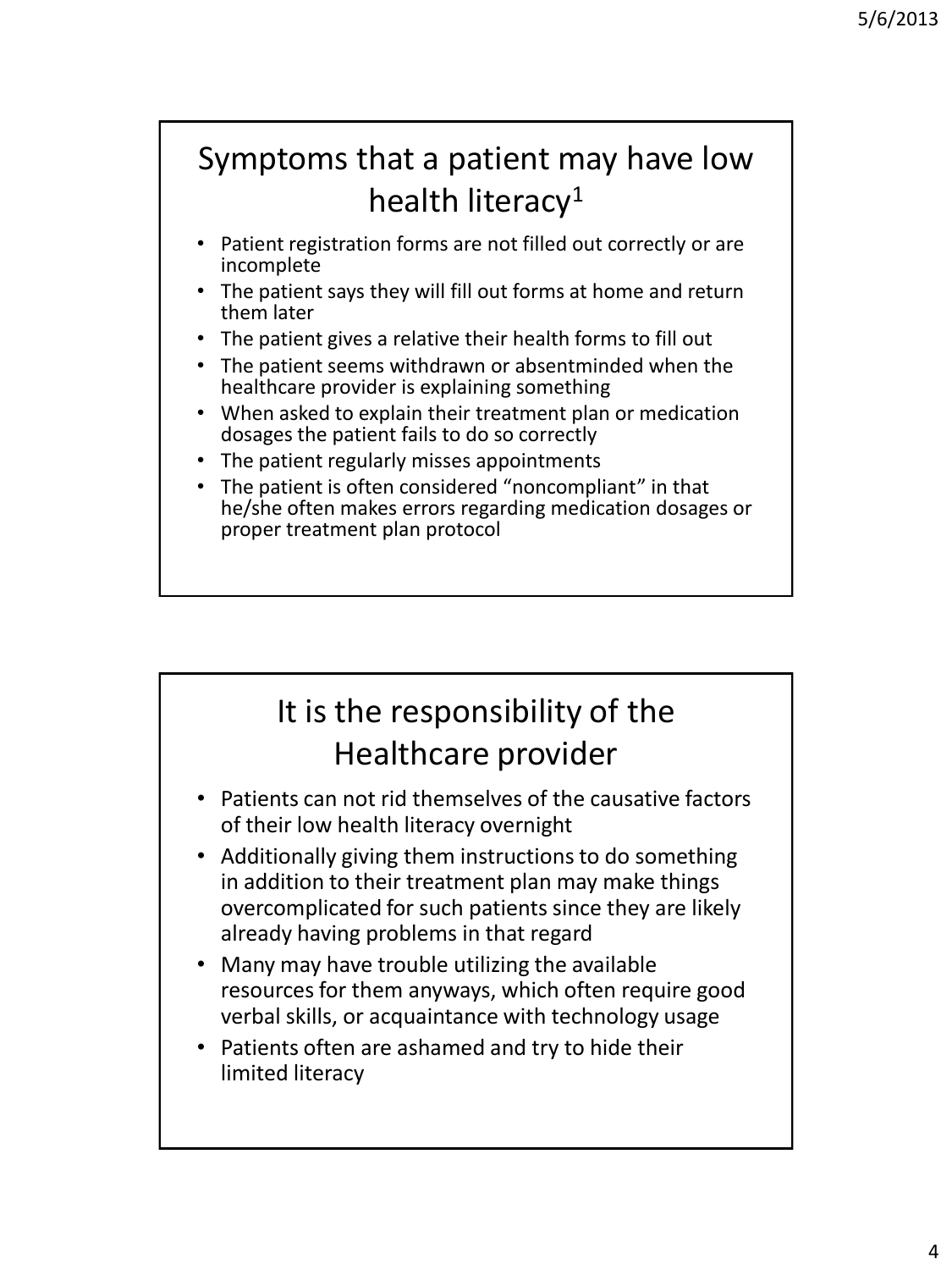#### When should A Healthcare provider advocate these resources

• Patients that present with either the causative factors for limited health literacy and/or if they display the symptoms that may indicate its presence can be given/guided to the appropriate resources.

### Newest Vital Sign assessment tool (Pfizer)<sup>7</sup>

- Takes 3 min
- English and Spanish available
- Assesses general health literacy and numeracy
- High sensitivity and moderate specificity for detecting limited literacy<sup>6</sup>
- Acceptable for clinical use, but may yield false positives
- Not associated with health outcomes $6$
- Uses an ice cream label
- Available for free download at
- [http://www.pfizerhealthliteracy.com/physicians](http://www.pfizerhealthliteracy.com/physicians-providers/NewestVitalSign.aspx)[providers/NewestVitalSign.aspx](http://www.pfizerhealthliteracy.com/physicians-providers/NewestVitalSign.aspx)
- There is also a patient section on the website, the most useful page lays out in simple terms the most important questions for patients to ask their providers
	- [http://www.pfizerhealthliteracy.com/patients-and](http://www.pfizerhealthliteracy.com/patients-and-families/AskQuestion.aspx)[families/AskQuestion.aspx](http://www.pfizerhealthliteracy.com/patients-and-families/AskQuestion.aspx)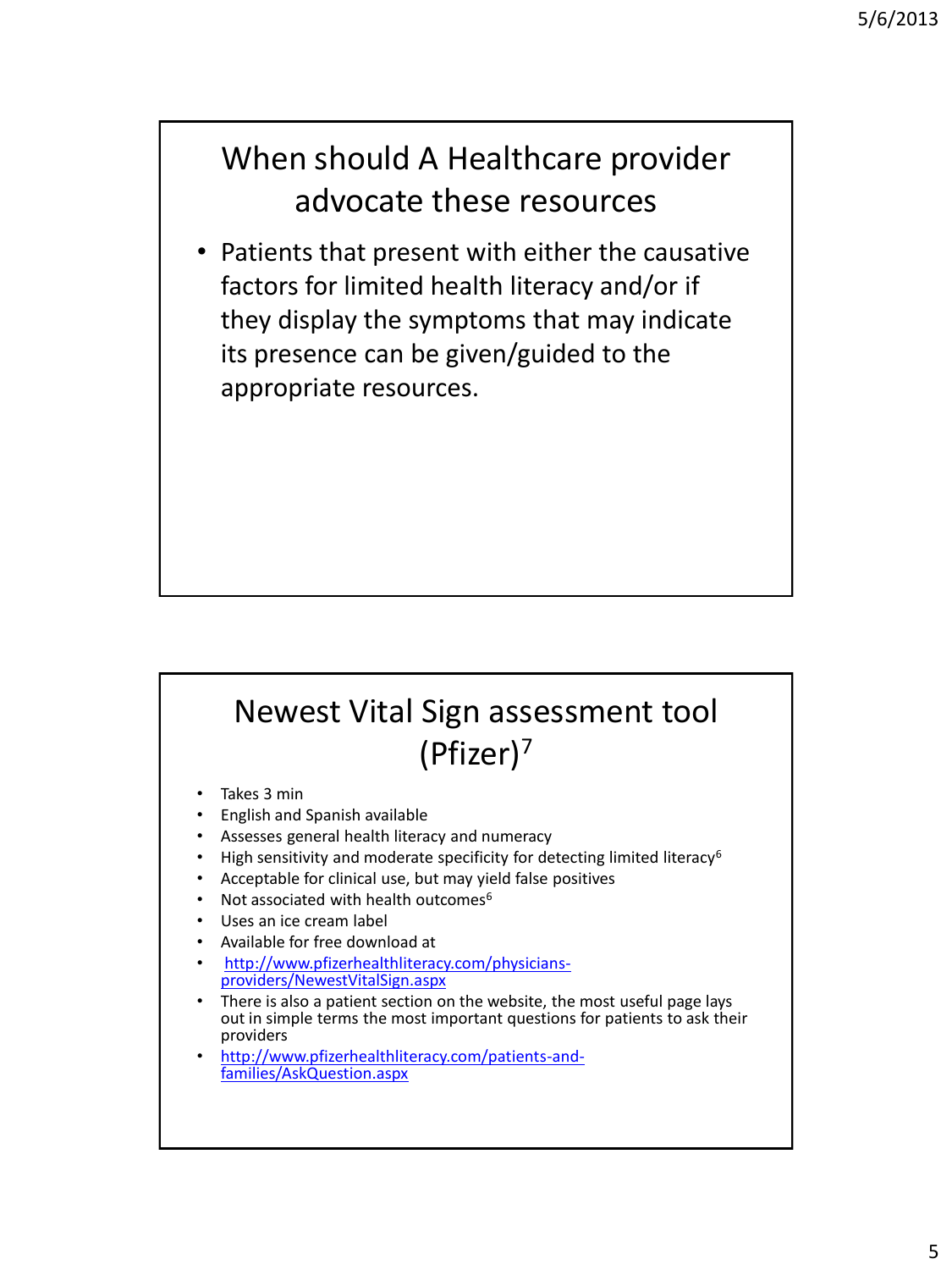

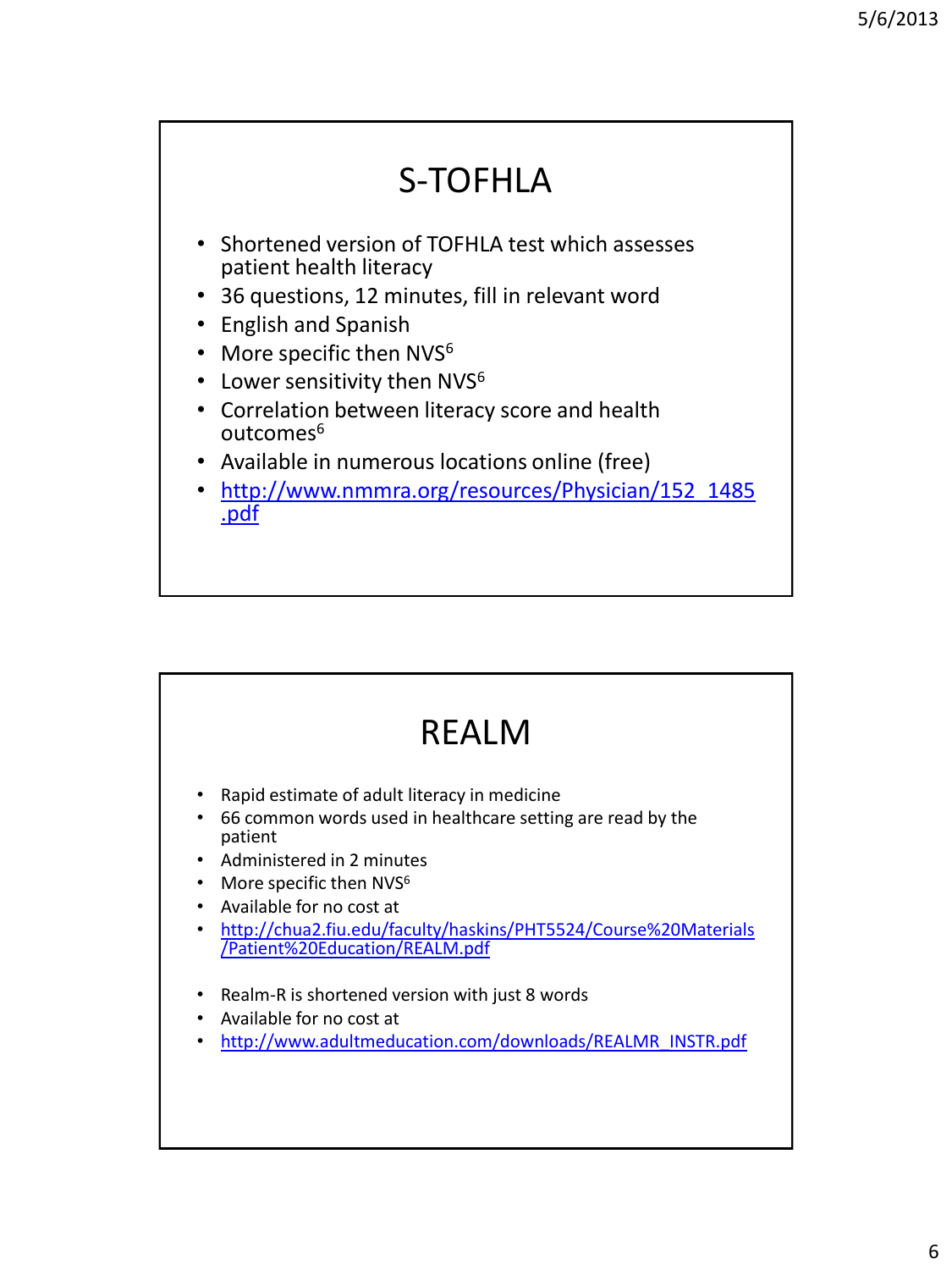

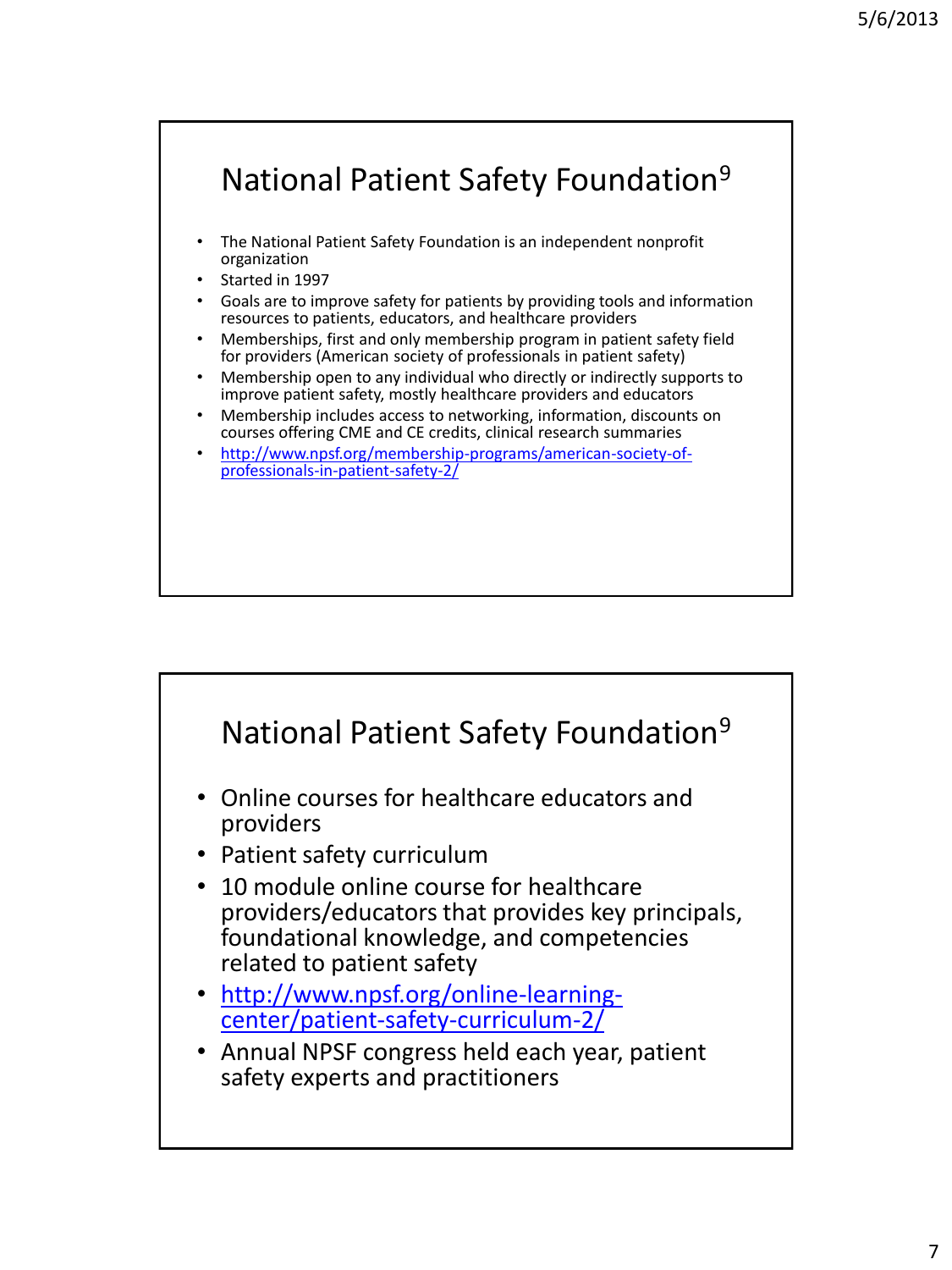#### Ask Me 3<sup>8</sup> • Patient education program from National Patient Safety Foundation, simple and easy to follow • Patients need to know answers to 1. What is my main problem? 2. What do I need to do? 3. Why is it important for me to do this? • Has a section with free downloadable educational materials and studies for healthcare providers • This includes a plain language translation chart • [http://www.npsf.org/for-healthcare](http://www.npsf.org/for-healthcare-professionals/programs/ask-me-3/ask-me-3-resources/)[professionals/programs/ask-me-3/ask-me-3-resources/](http://www.npsf.org/for-healthcare-professionals/programs/ask-me-3/ask-me-3-resources/)

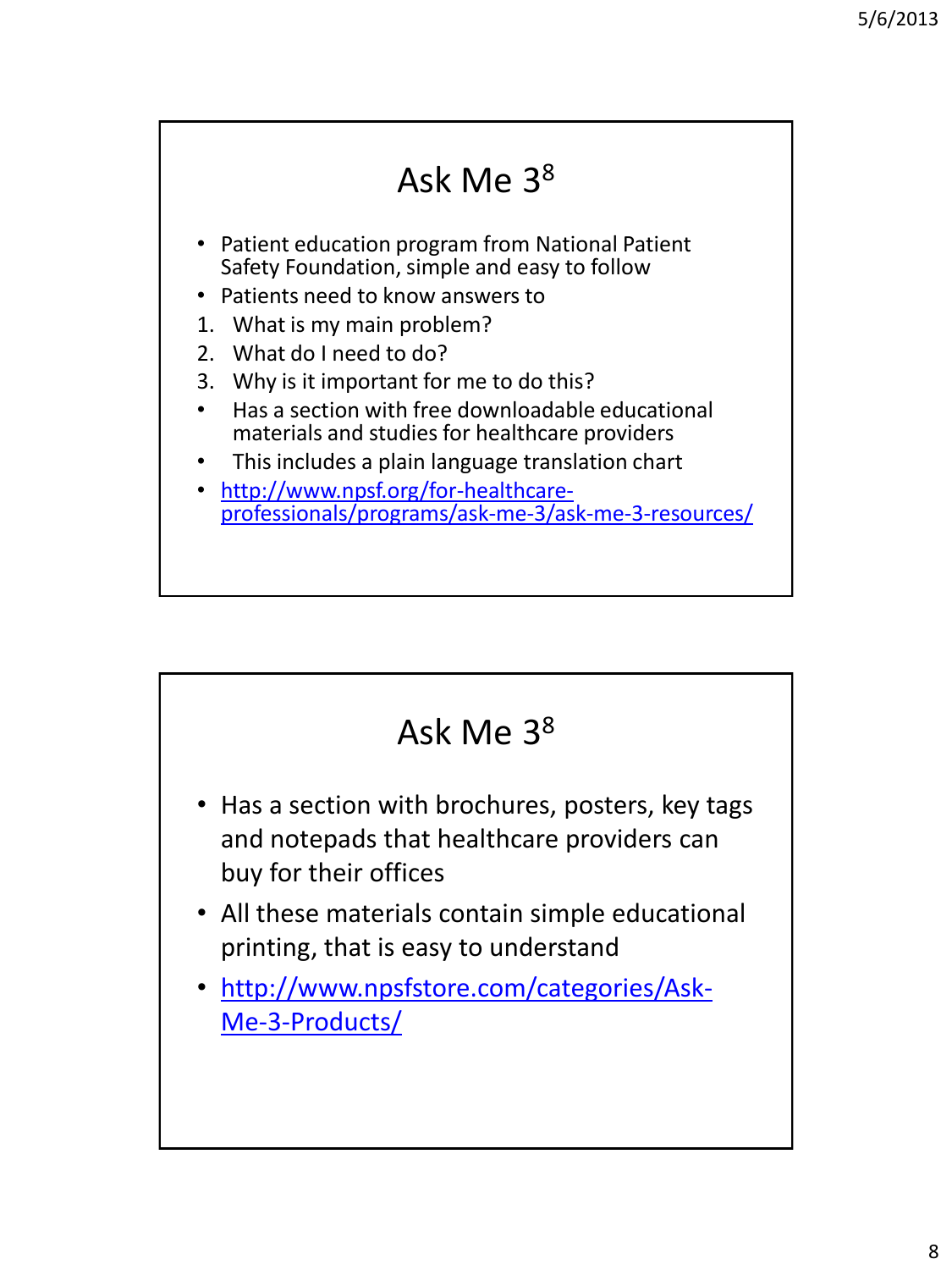## AMA<sup>10</sup>

- Have guest speakers that can travel and speak on health literacy to a desired audience of choice
- Toolkit/patient safety monographs
- 1. For healthcare professionals and patient advocates, contains educational materials, studies, and focuses on effective caregiver patient communication strategies
- Patient safety tip cards
- 1. Available for purchase for office for patients
- [http://www.ama-assn.org/ama/pub/about-ama/ama](http://www.ama-assn.org/ama/pub/about-ama/ama-foundation/our-programs/public-health/health-literacy-program.page?)[foundation/our-programs/public-health/health-literacy](http://www.ama-assn.org/ama/pub/about-ama/ama-foundation/our-programs/public-health/health-literacy-program.page?)[program.page?](http://www.ama-assn.org/ama/pub/about-ama/ama-foundation/our-programs/public-health/health-literacy-program.page?)
- [P](http://www.ama-assn.org/ama/pub/about-ama/ama-foundation/our-programs/public-health/health-literacy-program/health-literacy-kit.page?)artnership with National Patient Safety Foundation

### Strategies to assist patients with limited health literacy<sup>11</sup>

- According to REALM at a 3<sup>rd</sup> grade of below level literacy use video tapes, pictures, audio, or oral instructions
- If between  $4<sup>th</sup>$  to  $6<sup>th</sup>$  grade literacy level may not be able to read prescription labels
- If 7<sup>th</sup> to 8<sup>th</sup> grade literacy level will struggle to correctly use most patient education materials
- If at a high school or above literacy level will be able to correctly use most patient education materials
- Provide materials in multiple languages
- Make complex materials simpler
- 2 way communication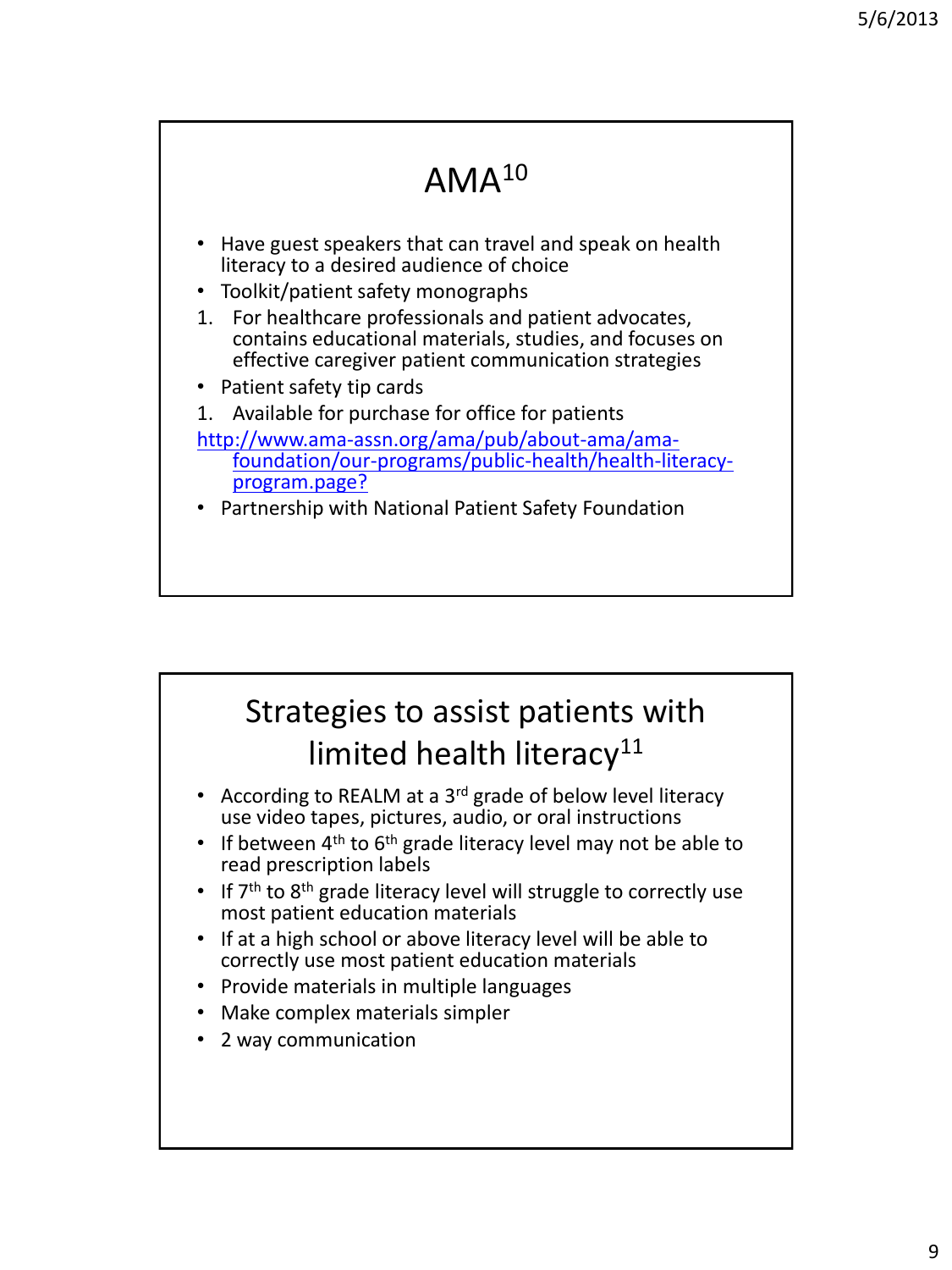# Plain language

- Want to organize information so the most important points are listed first
- Break down complex information into understandable smaller sections
- Use the active voice
- Use simple terms

## What materials could you provide to the agencies

- Pfizer Health literacy Risk prevalence calculator<sup>7</sup>
- [http://www.pfizerhealthliteracy.com/physicia](http://www.pfizerhealthliteracy.com/physicians-providers/PrevalenceCalculator.aspx) [ns-providers/PrevalenceCalculator.aspx](http://www.pfizerhealthliteracy.com/physicians-providers/PrevalenceCalculator.aspx)
- Can also report to National Patient Safety Foundation how well patients with limited health literacy used their brochure protocols for their treatment plans.